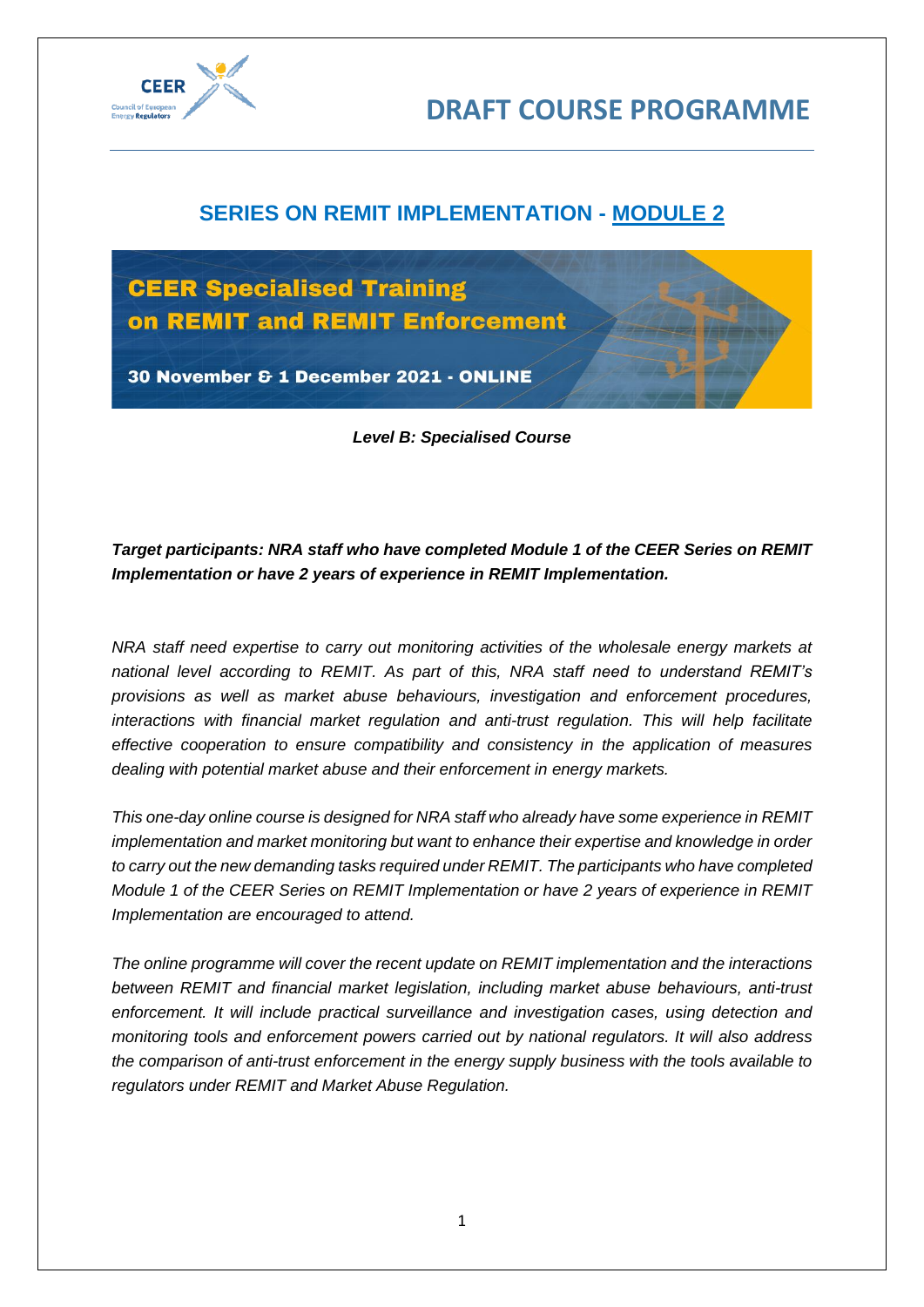

**DRAFT COURSE PROGRAMME**

# **Tuesday, 30 November 2021 14:00-16:30 (CET)**

#### **14:00-14:15 Opening remarks, introduction of the participants and the programme**

Ms Annegret Groebel | CEER President, Chair CEER MIT WG

### **14:15-15:30 REMIT and Market Abuse Regulation (MAR) / Criminal Sanctions for Market Abuse Directive (CS MAD) – Comparison and Interactions**

- Overview of MAR and CS MAD and comparison with the relevant provisions under REMIT
- Respective application scopes of REMIT and MAR
- Cooperation obligations between NRAs and NCAs

### **Q&A**

Ms Marie-Judith Moriconi | ACER Mr Alberto Garcia | ESMA

#### **15:30-15:45 Break**

#### **15:45-16:15 Comparison of anti-trust enforcement in the energy supply business with the tools available to regulators under REMIT and MAR**

Mr Flavien Christ | European Commission, DG COMP

#### **16:15-16:30 Wrap up of Day 1**

Ms Annegret Groebel | CEER President, Chair CEER MIT WG

## **Wednesday, 1 December 2021 09:30-12:15 (CET)**

**09:30-09:40 Welcome and Introduction to practical surveillance and investigation cases, using detection and monitoring tools and enforcement powers carried out by national regulators**

Ms Annegret Groebel | CEER President, Chair CEER MIT WG

**09:40-10:10 Third penalty for market manipulation under REMIT in the Spanish natural gas market:** The sanction by CNMC (Spain) against Rock Trading World S.A. (Rock Trading) with a fine of EUR 60,000 for a breach of Article 5 of REMIT

Ms Esther Espeja Bragulat | CNMC

**10:10-10:20 Break**